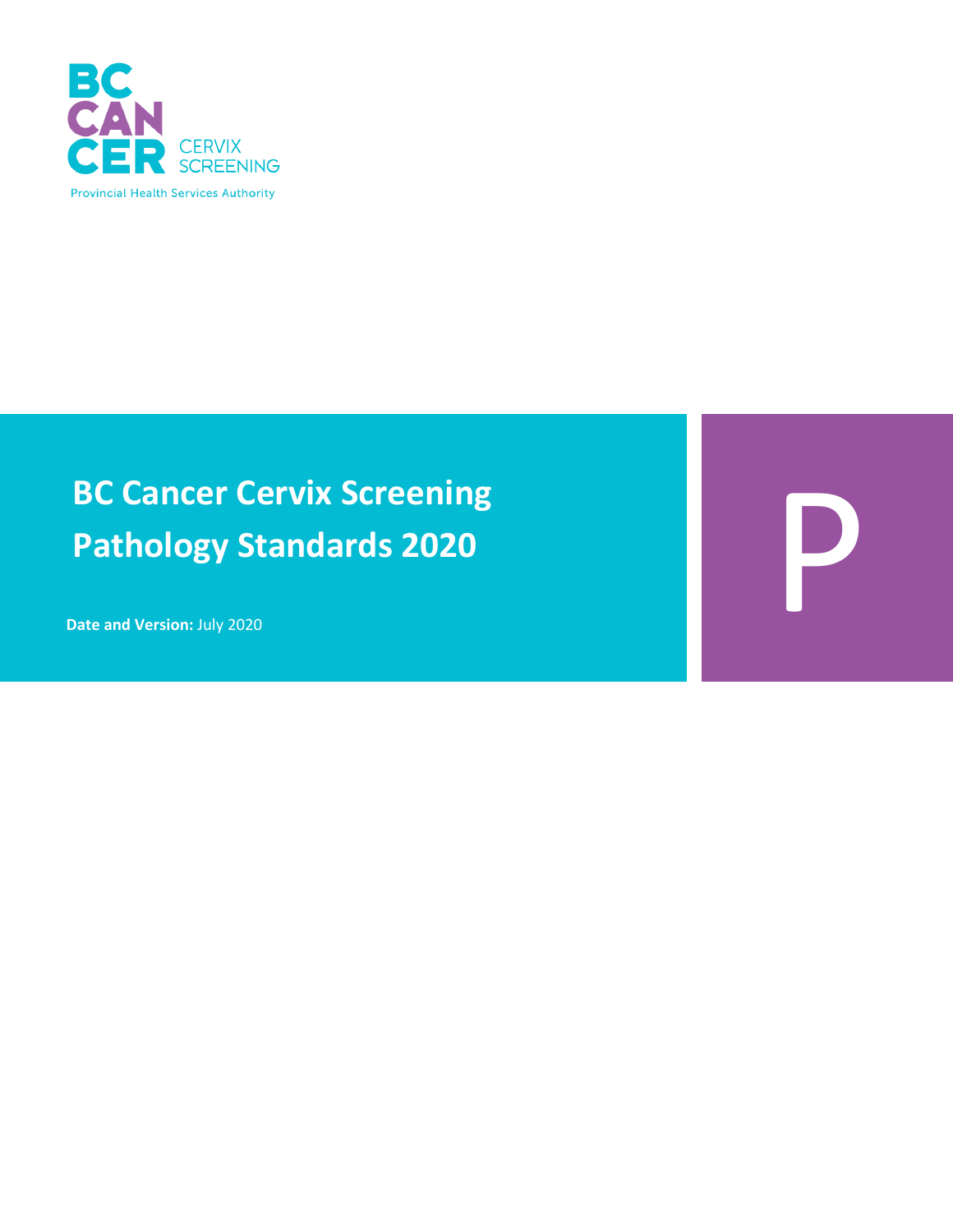# **Pathology Standards Cervix Screening Program**

…………………………………………………………………………………………………………………………

This report was produced by the BC Cancer Cervix Screening Program.

#### **Preferred citation:**

Cervix Screening Program Pathology Standards. BC Cancer, 2020.

#### **For more information please contact:**

Cervix Screening Program

801-686 West Broadway

Vancouver, B.C.

V5Z 1G1

- **Web:** http://www.bccancer.bc.ca/screening/health-professionals/cervix
- **Email:** [screening@bccancer.bc.ca](mailto:screening@bccancer.bc.ca)
- **Phone:** 604-877-6200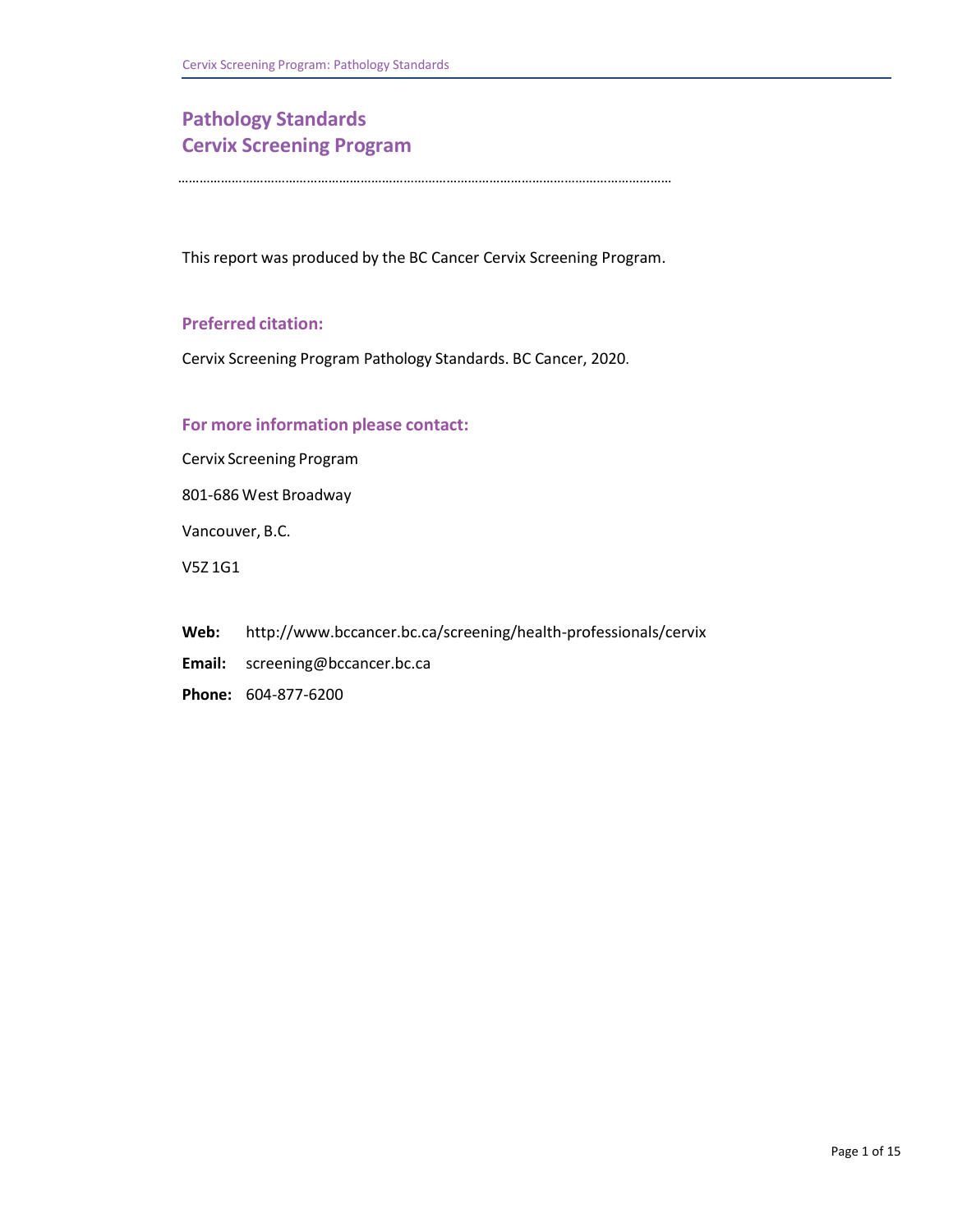# **Acknowledgements**

BC Cancer would like to thank everyone who assisted in the development and refinement of the Cervix Screening Program's Pathology Standards.

#### **Authors**

Dr. Dirk van Niekerk, BC Cancer

#### **Contributors**

- Dr. Chris Conklin, Fraser Health Authority
- Dr. Lien Hoang, Vancouver Coastal Health Authority
- Dr. Joyce Leo, Island Health
- Dr. Catalin Taraboanta, Interior Health Authority
- Dr. Katherine Tsang, Northern Health Authority
- Dr. Marette Lee, Provincial Colposcopy Lead
- Dr. C. Blake Gilks, BC's Agency for Pathology and Laboratory Medicine
- Laura Gentile, BC Cancer

#### **About BC Cancer**

BC Cancer provides a comprehensive cancer control program for the people of B.C. BC Cancer is committed to providing all patients with access to a full range of quality cancer services, regardless of where in B.C. they live.

#### **Vision**

A world free from cancer

#### **Mission**

To reduce the burden of cancer in British Columbia.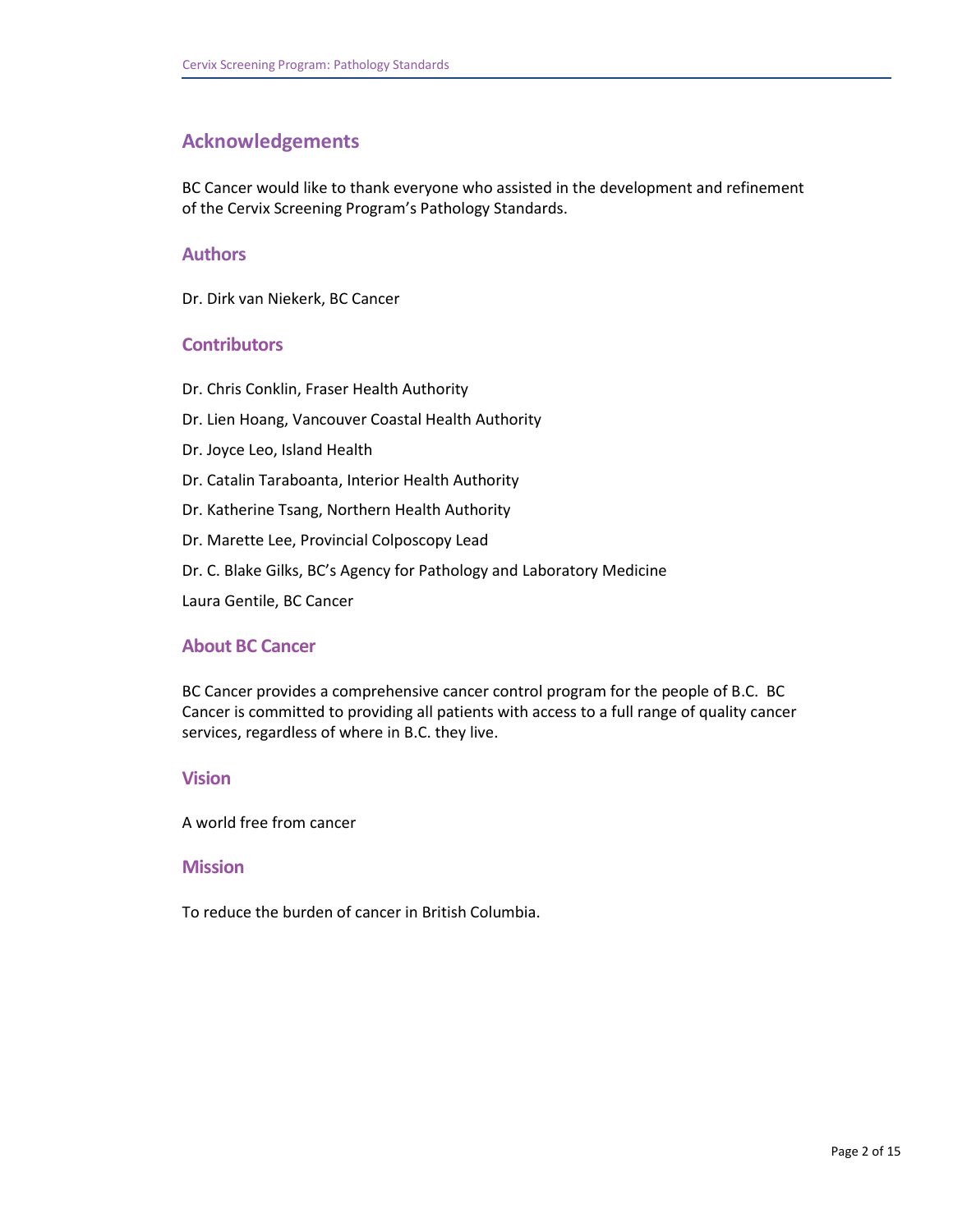# **Table of Contents**

| 1. Introduction      | 1.1     | Cervix Screening Program                      |    |
|----------------------|---------|-----------------------------------------------|----|
|                      | $1.2\,$ | Purpose of the Standards                      | 4  |
|                      | 1.3     | <b>General Principles</b>                     | 4  |
| 2. Cervical Surgical | 2.1     | <b>Pre-analytical Process</b>                 | 6  |
| Pathology            | 2.2     | <b>Technical Analytical Process</b>           | 6  |
|                      | 2.3     | <b>Professional Analytical Process</b>        | 6  |
| 3. Quality Assurance | 3.1     | Laboratories                                  | 11 |
|                      | 3.2     | Cervix Screening Program                      | 11 |
|                      | 3.3     | Performance Indicators for Cervical Pathology | 11 |
| References           |         |                                               | 13 |
| Appendix             | A       | List of Diagnostic Categories                 | 14 |
| Log Revision History |         |                                               | 15 |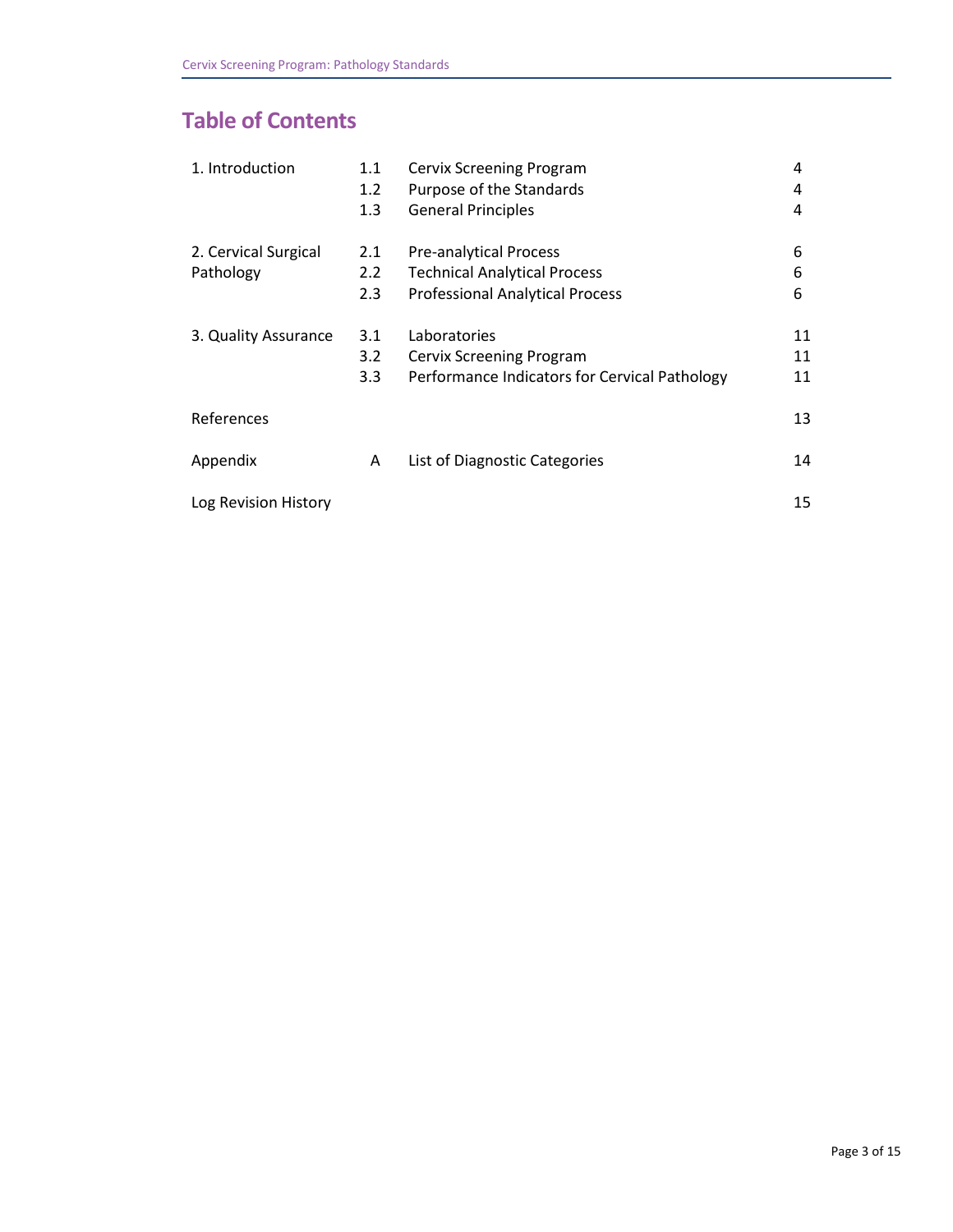# **1. Introduction**

### **1.1 Cervix Screening Program**

Cervical cancer was the fourth most common cancer in women worldwide in 2018, with an estimated 570,000 cases and 311,000 deaths Cervix screening has decreased the incidence rates in jurisdictions where it has been successfully implemented. British Columbia implemented the first population based cervix screening program in the world in 1955 and cervical cancer incidence decreased by 70% from 1955 to 1985. $^2$  The primary goals of the Cervix Screening Program are to detect and remove cervical cancer precursors to prevent the development of cervical cancer and to detect asymptomatic cervical cancer at an early clinical stage to decrease mortality.

Pathologists who report cervix biopsies and excisional samples provide critical diagnostic information to inform management decisions. Standardized specimen handling and reporting will contribute to system wide equality of care and will facilitate information gathering, program evaluation and national and international comparison and benchmarking.

The information and recommendations in this document were developed with input from each Regional Health Authority in British Columbia, the BC Agency for Pathology and Laboratory Medicine, the British Columbia Association of Laboratory Physicians (BCALP) and BC Cancer. As far as possible, the guidelines are based on national and international evidence and best practice.

# **1.2 Purpose of the Standards**

The purpose for developing pathology standards for the Cervix Screening Program is to:

- eliminate variability in diagnosis and nomenclature of cervical cancer precursors
- include key information for patient management
- include relevant information needed for patient surveillance

#### **1.3 General Principles**

Quality assurance is an essential component of a population-based screening program, and measurements of quality should be applied to all participating laboratories. Uniform provincial standards provide the opportunity to monitor system performance and patient outcomes in a way that supports comparison and learning across jurisdictions. Consistency in reporting will help to ensure meaningful systems performance and patient outcomes monitoring, and will assist physicians in determining appropriate treatment plans and recall intervals for screening patients.

A centralized consultation service is available for individual pathologists to refer complex and difficult cases prior to final diagnosis.

Quality assurance is a process of education, consultation and collegiality that will optimize patient outcomes.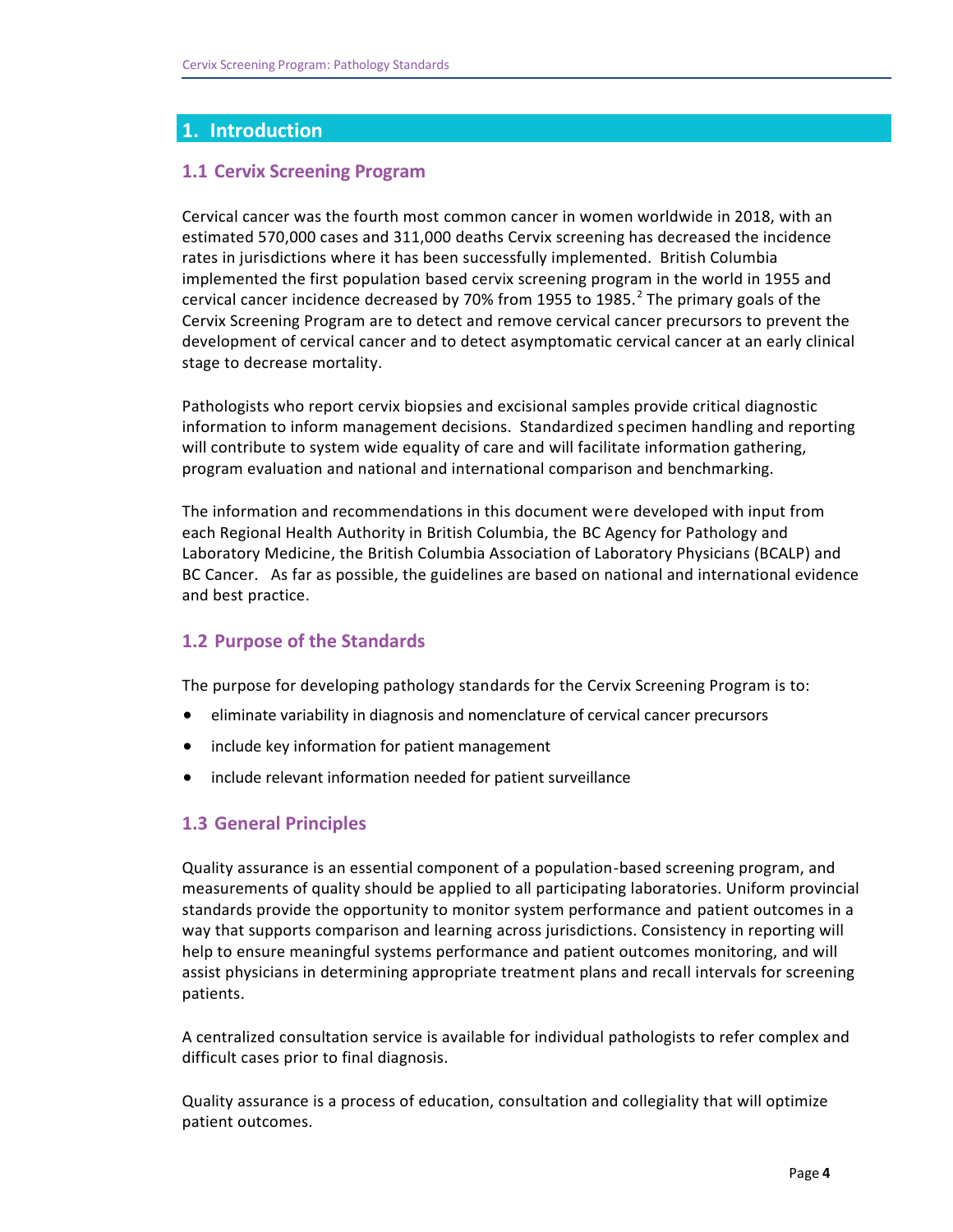#### **Laboratory Standards**

All participating laboratories must be accredited by the Diagnostic Accreditation Program (DAP) of the College of Physician and Surgeons of BC. All pathology reports originating from screening patients will be submitted to a central registry that can be assessed by individual(s) charged with the responsibility for implementing province-wide pathology performance indicators. Selected pathology slides and reports will be made available for forwarding to individuals charged with the responsibility for implementing Pathology Performance Indicators.

#### **Participating Pathologist Standards**

It is anticipated that all pathologists participating in the Cervix Screening Program will already have experience in the diagnosis of cervical histopathology reporting. Annual Pathology Quality Reports will be distributed to allow for self-assessment and comparison to the rest of the program.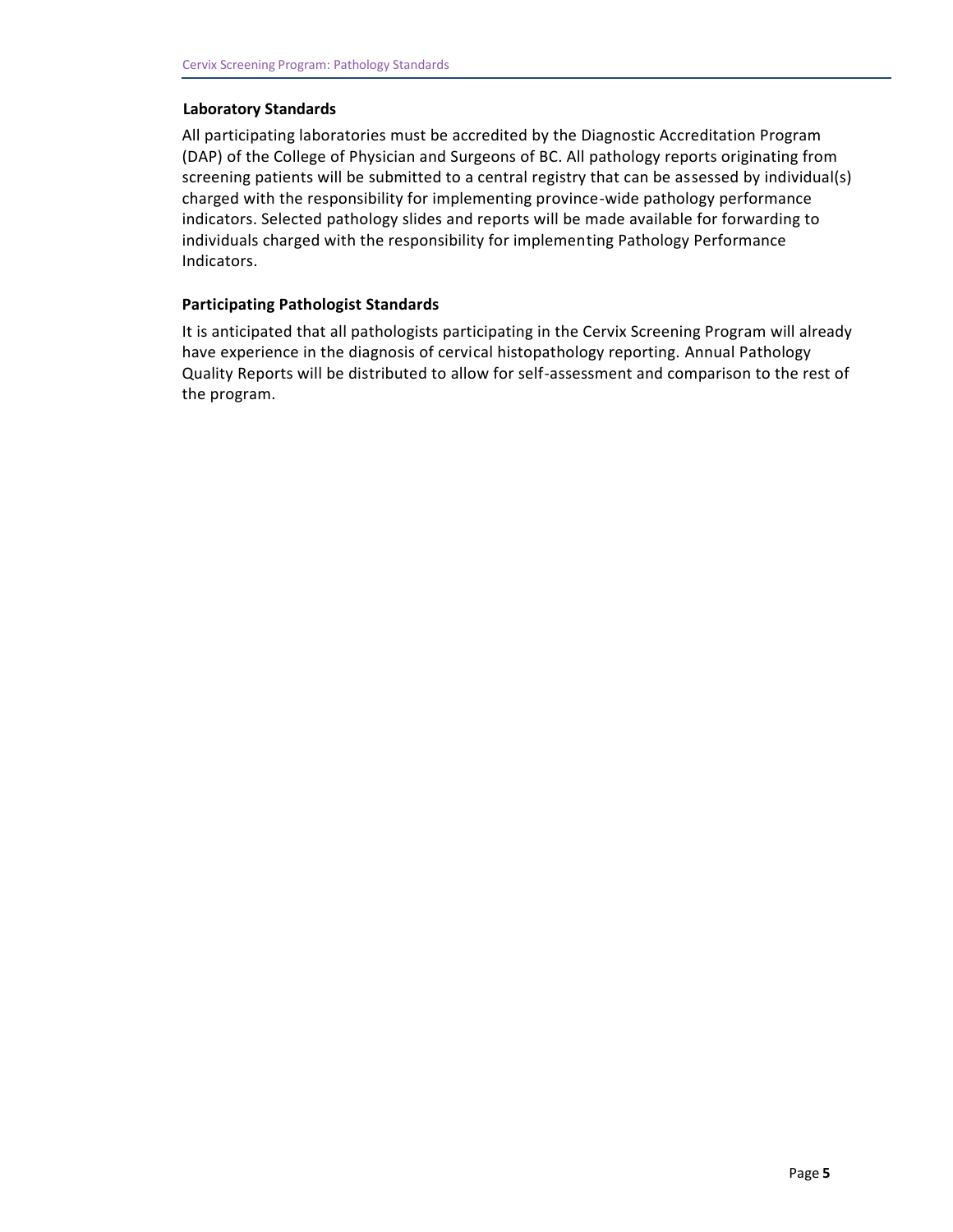# **2. Cervical Surgical Pathology**

#### **2.1 Pre-analytical Process**

#### **2.1.1 Requisition and Specimen Labeling**

Please ensure that the laboratory requisition and specimen labeling is in accordance with regulations of Government of British Columbia and DAP standards.

#### **2.2 Technical analytical process**

#### **2.2.1 Gross Description and Dissection**

Awareness of the cervix screening results and colposcopy findings are important. Colposcopists submitting cervical samples are encouraged to supply relevant information. Recent cervix screening results are also available in CareConnect, the B.C. Provincial clinical archive.

#### *2.2.1.1 Cervical Biopsies and Endocervical Curettage Samples*

Each laboratory will have standards for sample grossing and processing. If possible, embed samples on edge to facilitate interpretation. Cutting up to three levels is recommended.<sup>3</sup> Further levels may be considered depending on the findings in the initial sections or relevant clinical information.

#### *2.2.1.2 Cone and LEEP Samples*

Document the number of pieces. Measure intact LEEP or cone sample in three dimensions. Do not probe an intact LEEP or cone sample as this may damage the epithelial surface. Section the LEEP or cone in parallel, sagittal serial sections in a bookending or bread loafing manner. This allows accurate determination of extent of small volume tumours and avoids the problem of variable slice thickness at the apex of radially sectioned wedges. Section separate fragments in a serial manner. Do not place more than two fragments in a single cassette.

Deeper levels should be considered if the initial section did not contain the ectocervical and endocervical margin and the transformation zone as expected.

#### **2.3 Professional Analytical Process**

#### **2.3.1 Terminology**

#### *2.3.1.1 Benign Changes*

If the biopsies show only benign changes, report the final diagnosis as negative for intraepithelial lesion or malignancy (NILM). Specific benign changes can be added as bulleted or indented lines below the main NILM statement. These diagnostic categories are optional but may be helpful to explain cytological findings (Appendix A).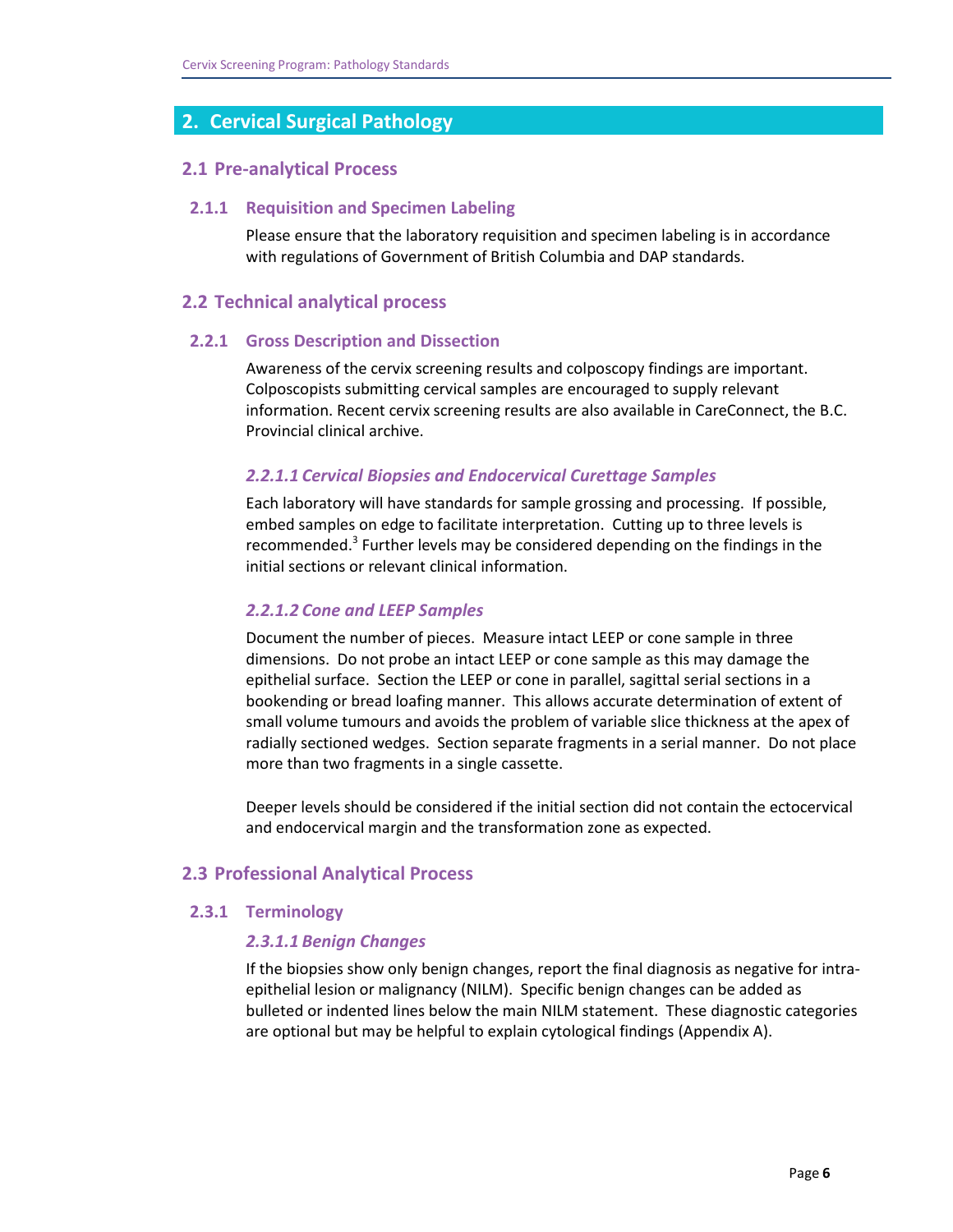#### *2.3.1.2 Squamous Precursors*

Use the three-tiered cervical intraepithelial neoplasia (CIN) terminology. Use of alternative classifications such as the four tiered dysplasia/squamous carcinoma and the two tiered Lower Anogenital Squamous Terminology (LAST) proposal and current WHO classification systems are discouraged. $4,5$  Our recommendation to use the three tiered CIN classification is based on the following reasons:

- 1) CIN categories can be easily translated into the WHO categories.
- 2) CIN 2 shows biologic differences, compared to CIN 3. $6,7$
- 3) Most high-quality studies used CIN 3 as the surrogate risk marker of cervical cancer risk. $8,9$
- 4) CIN 2 is often managed conservatively in young women.
- 5) The current risk based stratification model for screening and colposcopy referral of the American Society of Colposcopists and Cervical Pathologists is based on the level of risk for CIN 3 and more severe abnormalities.<sup>10</sup>

Try to definitively categorize the changes as either benign or CIN. If it is not possible to definitively confirm or exclude CIN, diagnose as indefinite for CIN with a comment explaining why a definitive interpretation is not possible (e.g. poorly preserved, too scanty, diagnostic features not sufficiently well characterized, insufficient material for confirmatory ancillary testing).

If CIN is present, diagnose as CIN 1, CIN 2 or CIN 3. It may occasionally be impossible to differentiate between CIN 2 and CIN 3, e.g. when there is significant cytologic atypia and p16 is positive but poor orientation precludes further categorization. In this situation diagnose as CIN high grade, cannot be further stratified.

When a high-grade squamous precursor lesion is identified in an excision specimen (cone or LEEP), comment on the status of all margins: ectocervical, endocervical and deep (radial stromal) margins. If all margins are clear state that endocervical, ectocervical and deep radial margins are uninvolved by CIN. If any margin cannot be assessed for whatever reason, report the margin as indeterminate with a comment explaining the reason. More specific information is needed for some glandular abnormalities, see next section for further information.

#### *2.3.1.3 Glandular Precursors*

#### **HPV Related Glandular Abnormalities**

Use endocervical adenocarcinoma in situ (AIS) terminology for high grade precursors. Lesions showing cellular multilayering like a squamous precursor lesion but also glandular differentiation in the form of mucin vacuoles in all layers of epithelium are diagnosed as stratified mucin-producing intraepithelial lesion (SMILE). The WHO classification regards SMILE as a variant of AIS for purposes of treatment and follow up.<sup>4</sup>

It is not necessary to comment on low grade glandular changes. Every attempt should be made to classify atypical endocervical glands either as AIS or benign reactive endocervical change. Immunohistochemistry for p16 and Ki-67 can be very useful as AIS should show strong and diffuse p16 staining with a high proliferative rate with Ki-67. Be aware that endometrial glands and areas of tubal metaplasia may express p16, but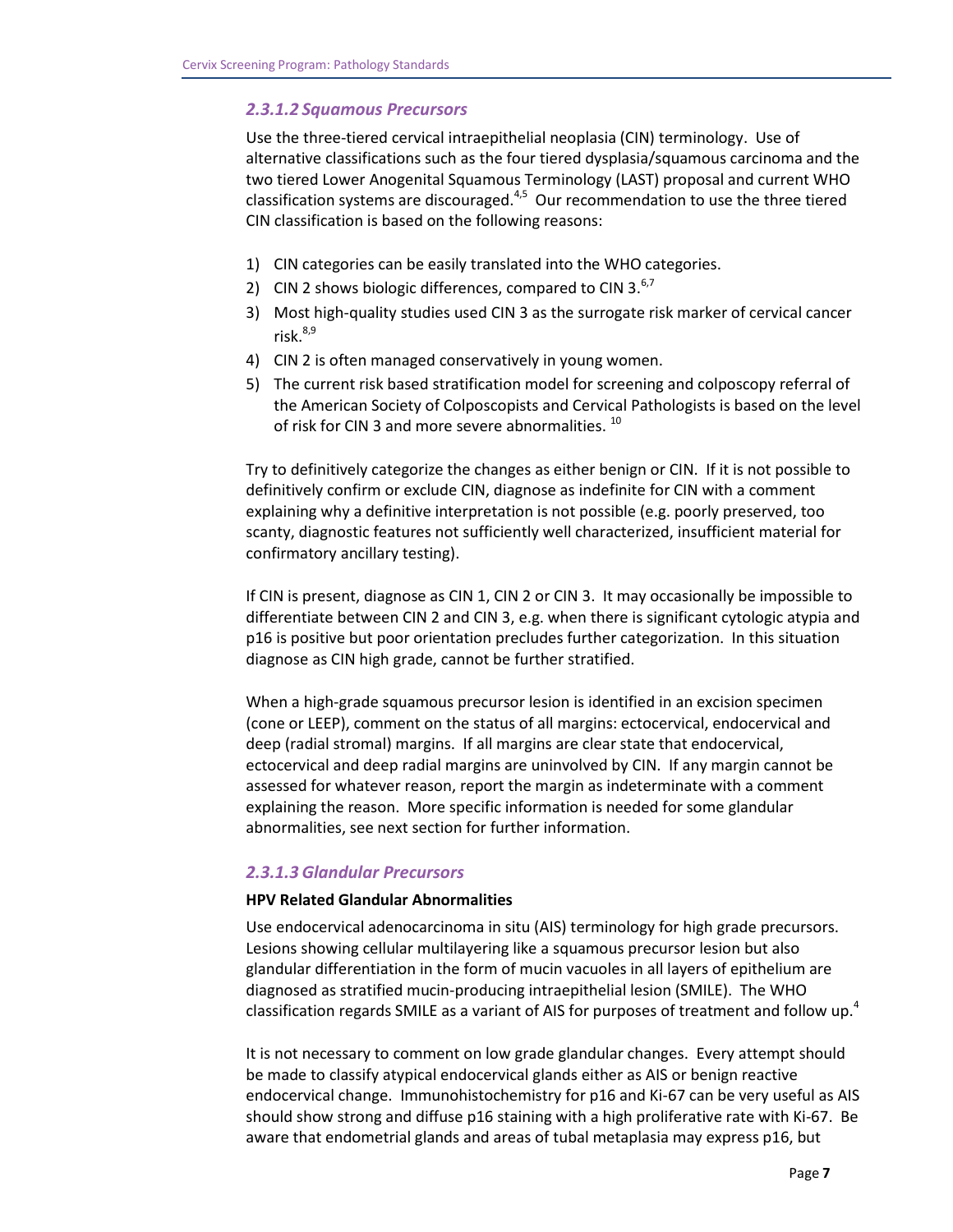usually less extensively than AIS. It may occasionally be impossible to render a definitive diagnosis of AIS, especially on small biopsies. In this situation, diagnose as endocervical glandular atypia, with qualifier of severe endocervical glandular atypia when appropriate. If possible, indicate whether the changes are suspicious for AIS or if a reactive process is favoured.

When an HPV related AIS lesion is identified in an excision specimen (cone or LEEP), report the status and give measurements of AIS relative to nearest endocervical, ectocervical and deep radial margin. If any margin cannot be assessed for whatever reason, please report margin as indeterminate with a comment explaining the reason. As there is limited data on appropriate follow up of AIS after cone or LEEP, the distance to margin is one of the parameters used by clinicians to guide decisions regarding reexcision or hysterectomy.

#### **Non-HPV Related Glandular Abnormalities**

It is recognized that a subset of cervical adenocarcinomas are not HPV related, with gastric type cervical adenocarcinoma as the best characterized example. Criteria to recognize gastric type adenocarcinoma are published but these lesions are rare and diagnostic features can be subtle.<sup>11</sup> Precursor lesions for non-HPV related adenocarcinoma are not well established, but lobular endocervical glandular hyperplasia has been suggested as a possible precursor abnormality.<sup>11,12</sup> Nuclear atypia may be less severe than usual type AIS but severe nuclear atypia can be seen. The endocervical cells tend to be columnar in shape with eosinophilic to pale pink cytoplasm and occasional goblet cells. P16 is usually negative. $^{11}$ 

#### *2.3.1.4 Invasive Carcinoma*

#### **Biopsy Samples**

Diagnose as invasive squamous carcinoma or invasive endocervical adenocarcinoma and use the current WHO classification.<sup>4</sup>

#### **Excisional Samples (LEEP, CONE and Hysterectomy)**

Use current WHO classification and fill in the provincially mandated synoptic report to ensure that all mandatory elements are captured. $4\,$  The International Endocervical Classification and Criteria (IECC) pathogenetic classification may be used as an optional add on.  $13$ 

#### **2.3.2 Use of Ancillary Testing**

The use of immunohistochemistry for p16, with or without concomitant Ki-67 expression, can be helpful to support a diagnosis of high grade CIN (CIN 2 and CIN 3). Use of p16 is not recommended when the diagnosis is clear on evaluation of the H&E (e.g. CIN 3). Immunohistochemistry should not be performed on cases of definite CIN 1 as p16 may show block like positive expression in otherwise typical CIN 1 lesions, although the staining pattern tends to be of the basal portion of the epithelium only.<sup>5</sup> If features are suggestive for CIN 2, p16 expression may be helpful to confirm a high grade lesion, with the caveat that CIN 1 may have similar staining. Judicious use of p16 can be instrumental in differentiating high grade CIN from mimics such as attenuated reactive epithelium and immature squamous metaplasia. Other potential uses for p16 includes clarifying LEEP margins when cautery artefact mimics CIN 2 or CIN 3. A positive p16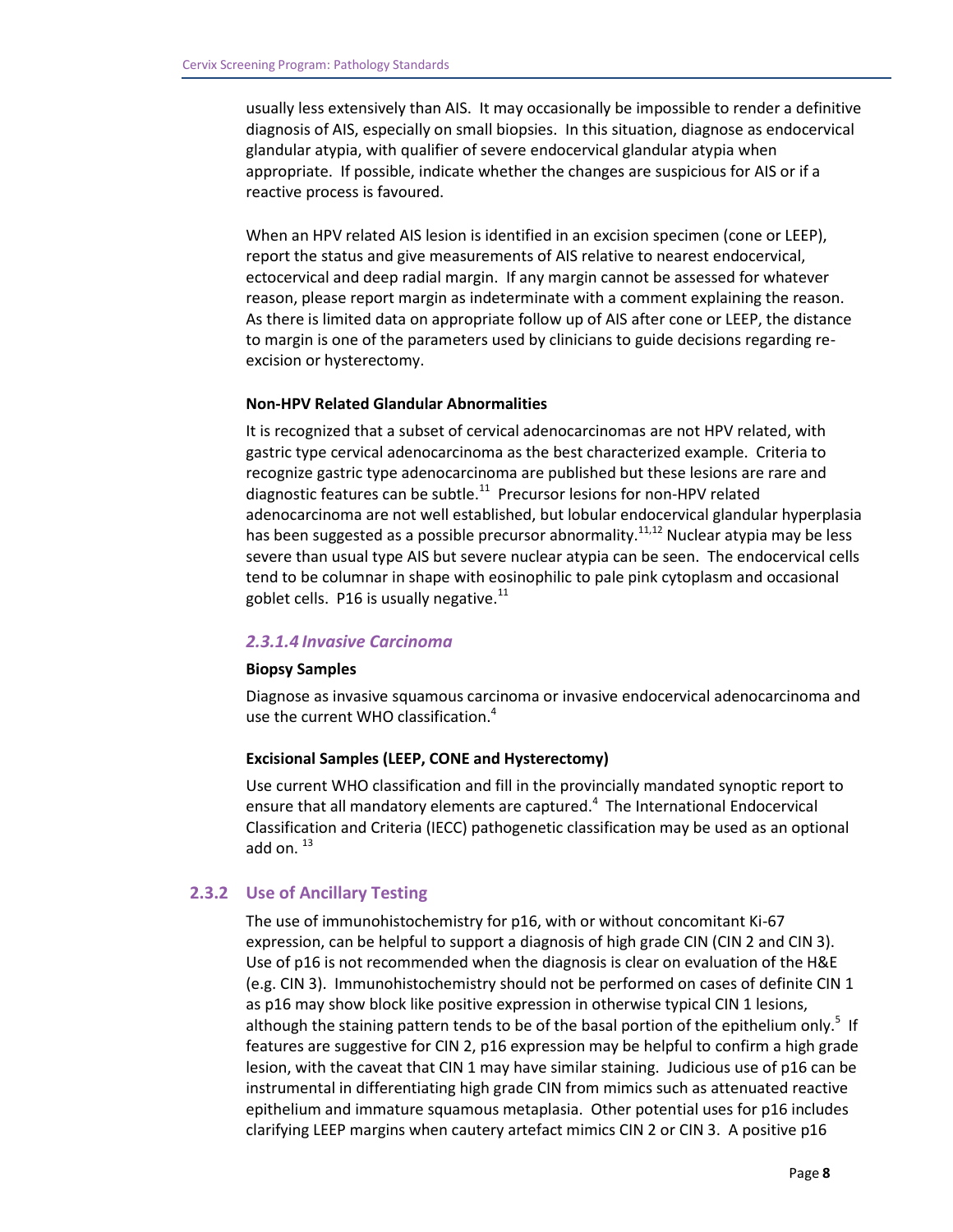stain shows strong and diffuse cytoplasmic staining, with or without nuclear staining, in a block like pattern. Single cell or focal staining in small groups of cells is not considered positive.For further information and examples, refer to The British Association of Gynaecological Pathologists' p16 interpretation guide. <sup>14</sup>

# **2.3.3 Report Content and Required Elements**

The final report should contain all elements required by DAP and should include all the elements for excisional and biopsy samples (Table 1). Use standardized terminology to support clinical management decisions, diagnosis coding and statistical comparisons (Appendix A). **For invasive squamous or adenocarcinoma, complete the provincial synoptic report**.

## **Table 1: Required Details for Excisional and Biopsy Samples**

|                                                | <b>Biopsy/ECC</b>               | LEEP/CONE               |  |
|------------------------------------------------|---------------------------------|-------------------------|--|
|                                                | <b>Gross Description</b>        |                         |  |
| Specimen Type                                  | Yes                             | Yes                     |  |
| Number of pieces                               | Yes (biopsy only)               | Yes                     |  |
| Dimension                                      | Largest (biopsy only)           | <b>Three Dimensions</b> |  |
| Completeness of os                             | $\qquad \qquad -$               | Yes                     |  |
| Description of visible lesions                 | $\overline{\phantom{0}}$        | Yes                     |  |
| Number of pieces submitted                     | Yes                             | Yes                     |  |
|                                                | <b>Diagnosis/Interpretation</b> |                         |  |
| Site                                           | Yes                             | Yes                     |  |
| Procedure                                      | Yes                             | Yes                     |  |
| CIN when present                               | Yes                             | Yes                     |  |
| AIS when present                               | Yes                             | Yes                     |  |
| SMILE when present                             | Yes                             | Yes                     |  |
| Invasive Carcinoma when present                | Yes                             | Yes                     |  |
| <b>Provincial Synoptic Report</b><br>$\bullet$ | $\overline{\phantom{0}}$        | Yes                     |  |
| <b>Completeness of Excision</b>                |                                 |                         |  |
| <b>Endocervical margin</b><br>$\bullet$        | $\overline{\phantom{a}}$        | Yes                     |  |
| <b>Ectocervical Margin</b><br>$\bullet$        | $\overline{\phantom{0}}$        | Yes                     |  |
| Deep radial margin<br>$\bullet$                |                                 | Yes                     |  |
| Distance to nearest margin (AIS only)          |                                 |                         |  |
| Endocervical margin<br>$\bullet$               | $\qquad \qquad -$               | Yes                     |  |
| <b>Ectocervical Margin</b><br>$\bullet$        | $\overline{\phantom{0}}$        | Yes                     |  |
| Deep radial margin<br>$\bullet$                |                                 | Yes                     |  |

#### **2.3.4 Report Turnaround Time**

It is expected that specimens are reported within seven days of accessioning. Provide accession and report sign out date on each report.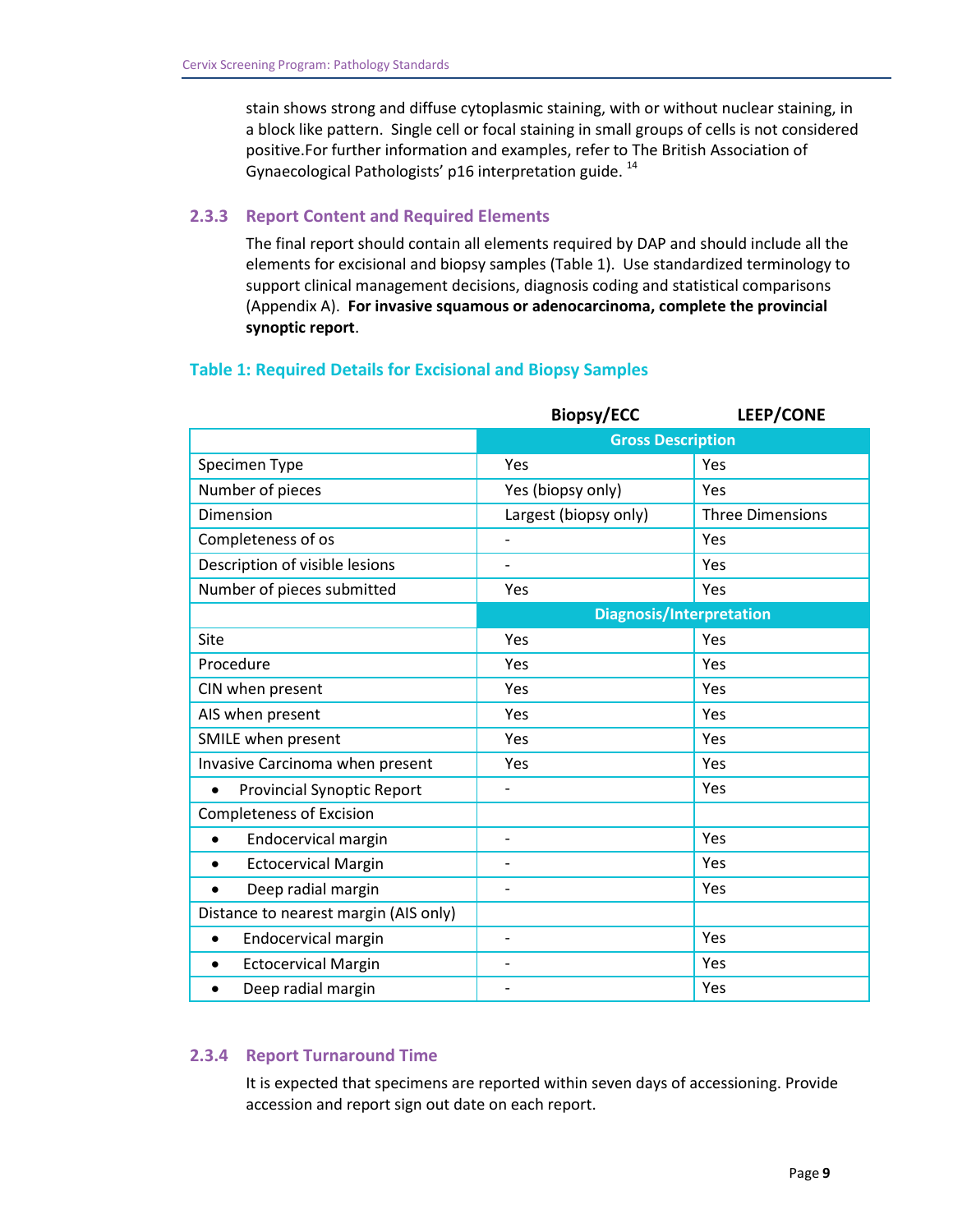# **3. Quality Assurance**

#### **3.1 Laboratories**

All staff will be suitably qualified and will maintain all relevant current registration and medical liability insurance. Laboratory practice and facilities will comply with all relevant provincial legislation and local bylaws.

## **3.2 Cervix Screening Program**

The Cervix Screening Program is mandated to evaluate program quality and collects and analyzes outcome data covering all aspects of the screening cascade. Pathology related data collection may include, but is not limited to: demographic data, dates of specimen collection and reporting, final diagnosis, and margin status, laboratory and reporting pathologist identifiers.

To support standardization and reproducibility of pathology reporting, the Screening Program, in collaboration with health authority representatives, have developed a set of performance indicators for cervical pathology reporting (Table 2). These performance indicators will be reviewed by the Cervix Screening Program Quality Management Committee. Health authority level data will be shared with designated administrative and professional leads in each health authority.

## **3.3 Performance Indicators for Cervical Pathology**

#### **3.3.1 Number of Samples Reported**

- Cervical biopsies and ECC
- LEEP and Cone

#### **3.3.2 Turnaround Time (Accessioning to Sign-Out)**

#### **3.3.3 Interpretation Categories**

- Unsatisfactory or non-diagnostic
- Benign
- $\bullet$  CIN1
- $\bullet$  CIN 2
- CIN 3
- CIN High Grade
- Invasive carcinoma
- Equivocal could not be coded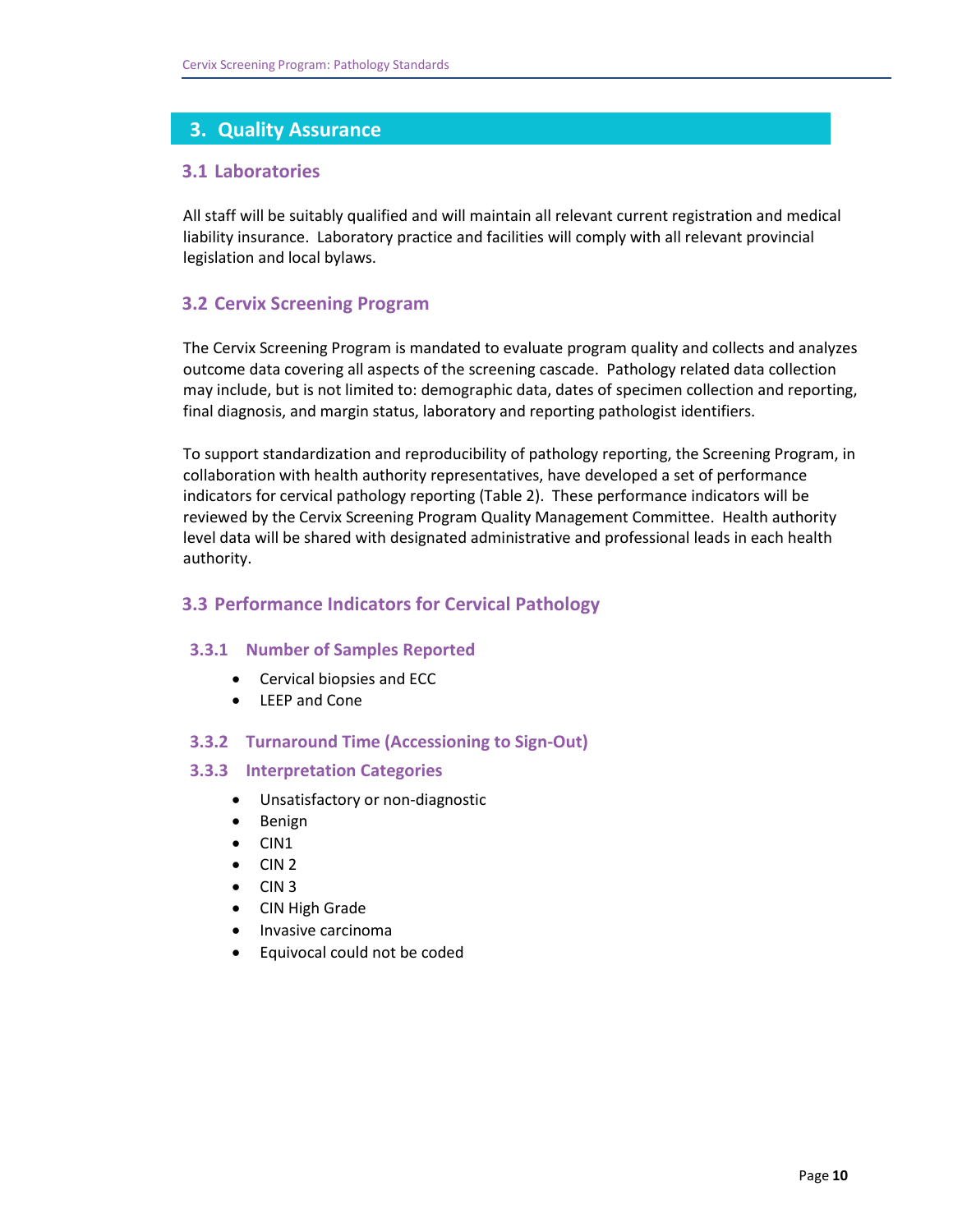#### **3.3.4 Interpretation Category Rate by Screening Result**

- ASC-US/LSIL
	- o Benign rate
	- o CIN 1 rate
	- o CIN 2 rate
	- o CIN 3 rate
	- o AIS rate
- ASC-H and AGC (NOS)
	- o Benign rate
	- o CIN 1 rate
	- o CIN 2 rate
	- o CIN 3 rate
	- o AIS rate
- HSIL and AGC (Favour Neoplastic)
	- o Benign rate
	- o CIN 1 rate
	- o CIN 2 rate
	- o CIN 3 rate
	- o AIS rate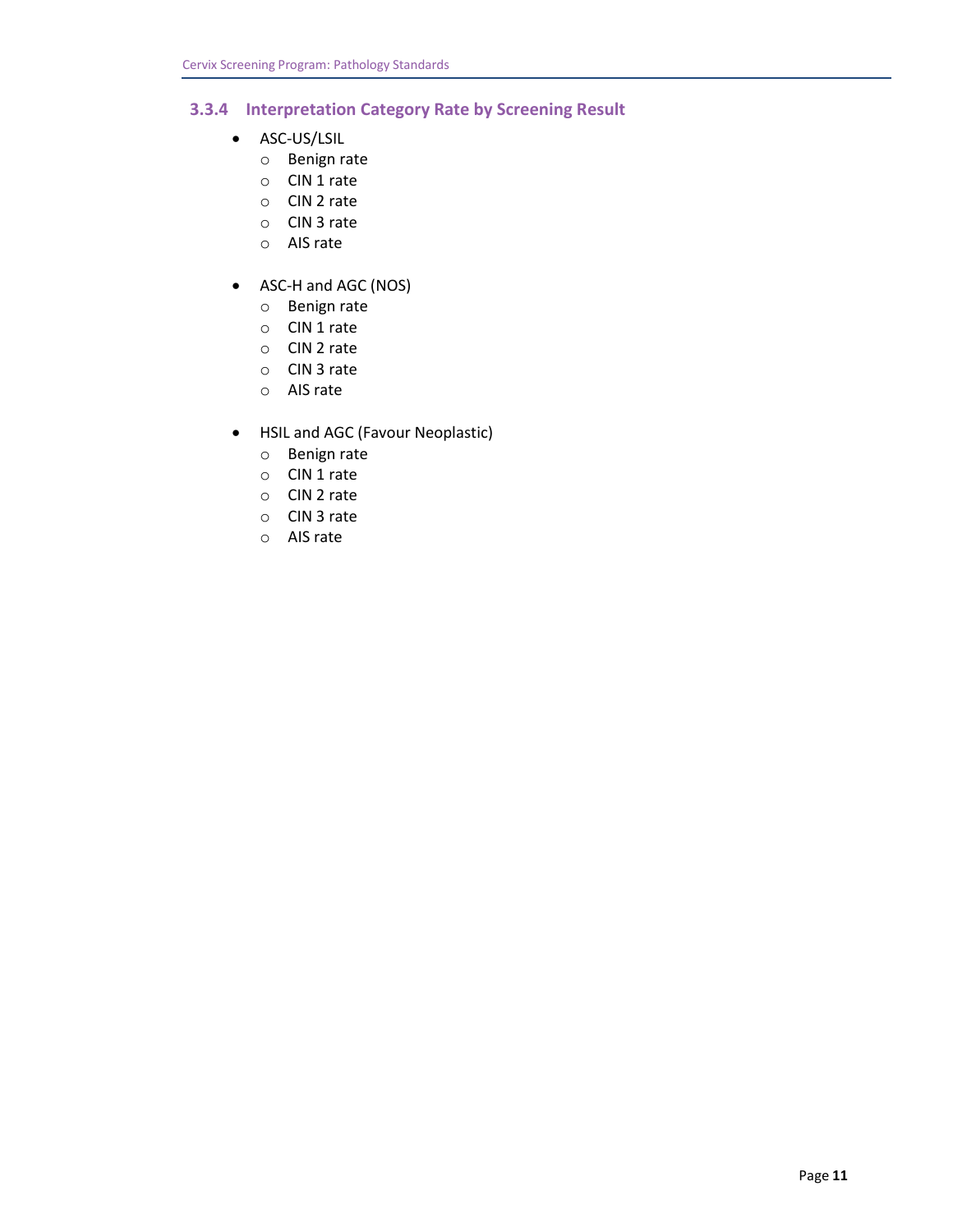# **References**

- 1. Arbyn M, Weiderpass E, Bruni L, et al. Estimates of incidence and mortality of cervical cancer in 2018: a worldwide analysis. Lancet Glob Health. 2020;8(2):e191-e203.
- 2. Anderson GH, Boyes DA, Benedet JL, et al. Organisation and results of the cervical cytology screening programme in British Columbia, 1955-85. *Br Med J (Clin Res Ed).*  1988;296(6627):975-978.
- 3. Luo YV, Prihoda TJ, Sharkey FE. Number of levels needed for diagnosis of cervical biopsies. *Arch Pathol Lab Med.* 2002;126(10):1205-1208.
- 4. Kurman R, Carangui M, Harrington C, Young R. *WHO Classification of Tumours of Female Reproductive Organs. Fourth Edition.* Vol 6. Geneva, Switzerland: WHO; 2014.
- 5. Darragh TM, Colgan TJ, Cox JT, et al. The Lower Anogenital Squamous Terminology Standardization Project for HPV-Associated Lesions: background and consensus recommendations from the College of American Pathologists and the American Society for Colposcopy and Cervical Pathology. *Arch Pathol Lab Med.* 2012;136(10):1266-1297.
- 6. Castle PE, Adcock R, Cuzick J, et al. Relationships of p16 Immunohistochemistry and Other Biomarkers With Diagnoses of Cervical Abnormalities: Implications for LAST Terminology. *Arch Pathol Lab Med.* 2020;144(6):725-734.
- 7. Castle PE, Schiffman M, Wheeler CM, Solomon D. Evidence for frequent regression of cervical intraepithelial neoplasia-grade 2. *Obstet Gynecol.* 2009;113(1):18-25.
- 8. Carreon JD, Sherman ME, Guillén D, et al. CIN2 is a much less reproducible and less valid diagnosis than CIN3: results from a histological review of population-based cervical samples. *Int J Gynecol Pathol.* 2007;26(4):441-446.
- 9. Tainio K, Athanasiou A, Tikkinen KAO, et al. Clinical course of untreated cervical intraepithelial neoplasia grade 2 under active surveillance: systematic review and metaanalysis. *BMJ.* 2018;360:k499.
- 10. Perkins RB, Guido RS, Castle PE, et al. 2019 ASCCP Risk-Based Management Consensus Guidelines for Abnormal Cervical Cancer Screening Tests and Cancer Precursors. *Journal of Lower Genital Tract Disease.* 2020;24(2):102-131.
- 11. Mikami Y, McCluggage WG. Endocervical glandular lesions exhibiting gastric differentiation: an emerging spectrum of benign, premalignant, and malignant lesions. *Adv Anat Pathol.*  2013;20(4):227-237.
- 12. Mikami Y, Kiyokawa T, Hata S, et al. Gastrointestinal immunophenotype in adenocarcinomas of the uterine cervix and related glandular lesions: a possible link between lobular endocervical glandular hyperplasia/pyloric gland metaplasia and 'adenoma malignum'. *Mod Pathol.* 2004;17(8):962-972.
- 13. Stolnicu S, Barsan I, Hoang L, et al. International Endocervical Adenocarcinoma Criteria and Classification (IECC): A New Pathogenetic Classification for Invasive Adenocarcinomas of the Endocervix. *Am J Surg Pathol.* 2018;42(2):214-226.
- 14. Singh N, Gilks CB, Wing-Cheuk Wong R, McCluggage WG, Simon HC. Interpretation for p16 Immunohistochemistry In Lower Anogenital Tract Neoplasia. [https://www.thebagp.org/download/bagp-ukneqas-c1qc-project-interpretation-guide-](https://www.thebagp.org/download/bagp-ukneqas-c1qc-project-interpretation-guide-2018/)[2018/.](https://www.thebagp.org/download/bagp-ukneqas-c1qc-project-interpretation-guide-2018/) Published 2018. Accessed 13 February, 2020.
- 15. Clement P, Stall J, Young R. *Atlas of Gynecologic Surgical Pathology.* 4 ed: Elsevier; 2019.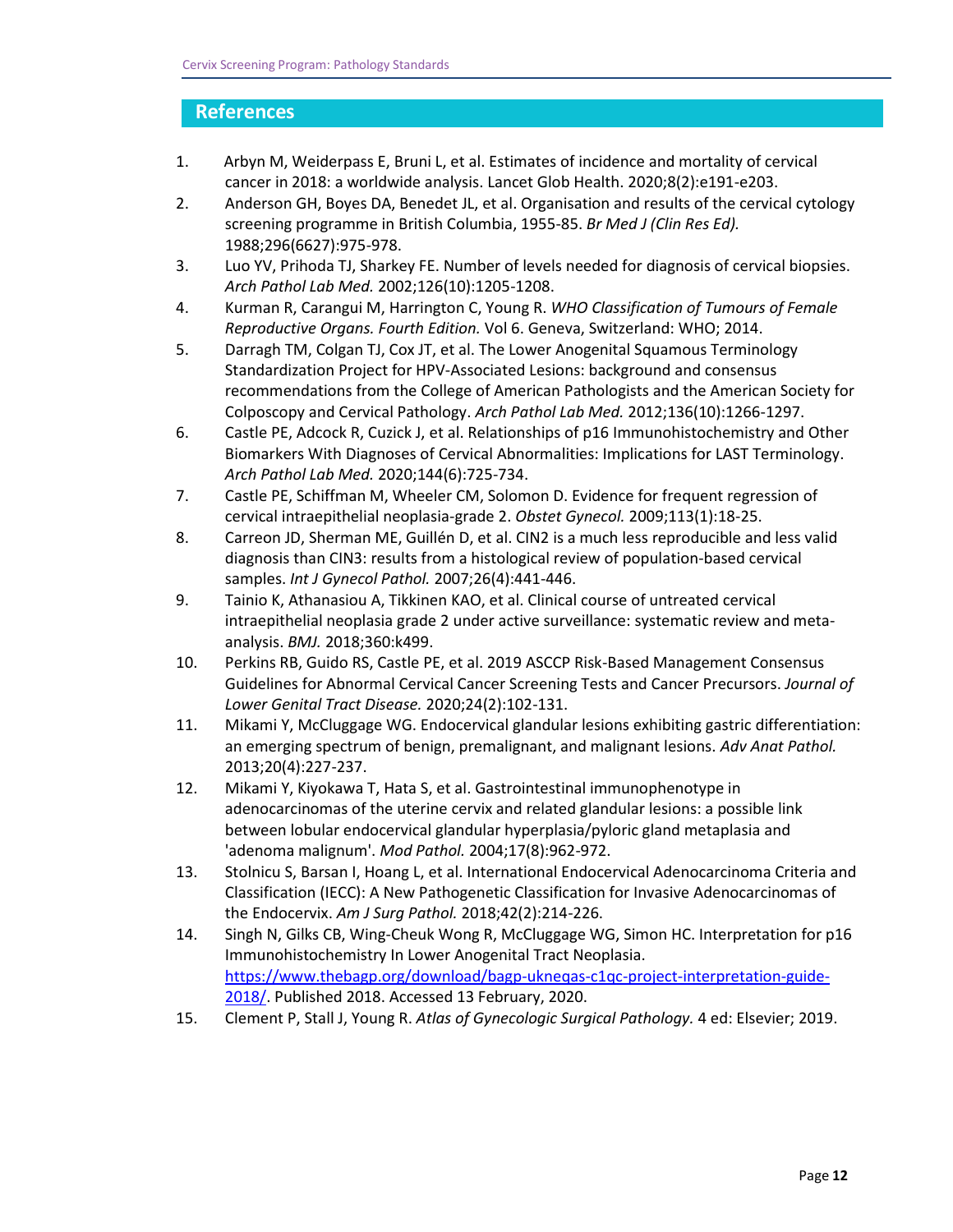# **Appendix A – List of Diagnostic Categories <sup>15</sup>**

#### **Benign**

Recommended diagnosis:

- Negative for Intraepithelial Lesion or Malignancy
- Optional categories:
- **•** Squamous metaplasia
- **•** Immature Squamous Metaplasia
- Squamous Atrophy
- **•** Transitional Cell Metaplasia
- Chronic Cervicitis
- Papillary Endocervicitis
- Follicular Cervicitis
- Decidual Change
- Tubal Metaplasia
- Tuboendometrial Metaplasia
- Endometrioid Metaplasia
- **•** Endometriosis
- **•** Endocervicosis
- **•** Endosalpingiosis
- Intestinal and/or Gastric (Pyloric) Metaplasia
- Rare Ectopias (Prostate, sebaceous and sweat glands)
- Tunnel Clusters
- Microglandular Hyperplasia
- Nabothian Cysts

#### **Indeterminate**

Squamous

• Squamous Atypia (Indeterminate for CIN)

Glandular

Glandular atypia (Indeterminate for AIS)

#### **Precursors**

Squamous

- Cervical Intraepithelial Neoplasia grade 1 (CIN 1)
	- Variant: Exophytic Cervical Intraepithelial Neoplasia grade 1 (CIN 1)
- Cervical Intraepithelial Neoplasia grade 2 (CIN 2)
- Cervical Intraepithelial Neoplasia grade 3 (CIN 3)
- Cervical Intraepithelial Neoplasia (High Grade NOS)

Glandular

- Endocervical Adenocarcinoma-in-situ
	- Variant: Stratified Mucin-Producing Intraepithelial Lesion (SMILE)

**Carcinoma**

Biopsies

Use WHO Classification

Excisions

Use Provincial Synoptic Template